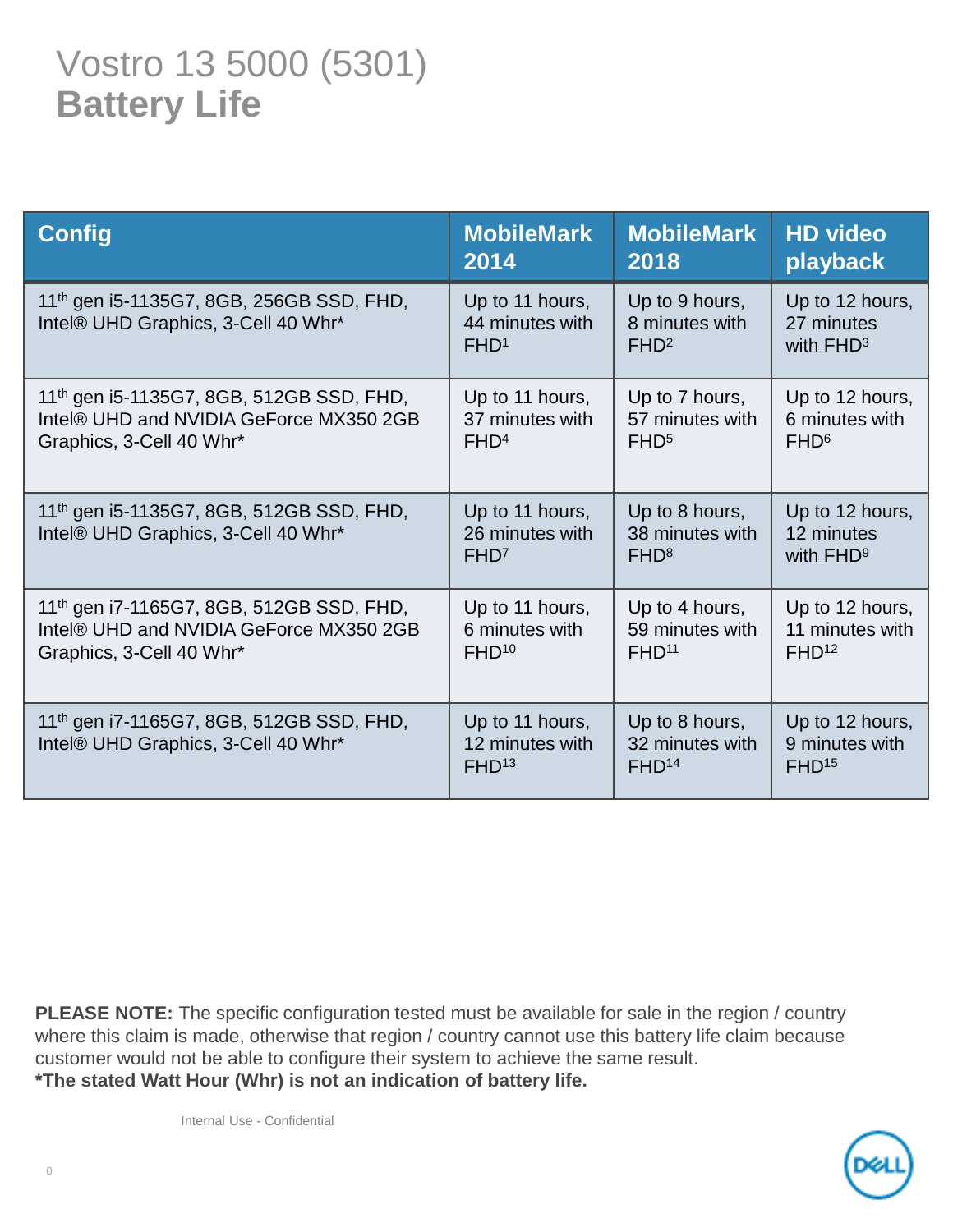## Vostro 13 5000 (5301) **Battery Life**

- **1. MobileMark 2014 battery benchmark: Vostro 13 5000 (5301)** tested with 11th gen i5-1135G7, 8GB, 256GB SSD, FHD, Intel® UHD Graphics, 3-Cell 40 Whr. Based on testing using the Mobile Mark 2014 battery life benchmark test in September 2020. For more information about this benchmark test, visit [www.bapco.com](http://www.bapco.com/). Test results are for comparative purposes only. Actual battery life may be significantly less than the test results and varies depending on product configuration and use, software, usage, operating conditions, power management settings and other factors. Maximum battery life will decrease with time.
- **2. MobileMark 2018 battery benchmark: Vostro 13 5000 (5301)** tested with 11th gen i5-1135G7, 8GB, 256GB SSD, FHD, Intel® UHD Graphics, 3-Cell 40 Whr. Based on testing using the Mobile Mark 2018 battery life benchmark test in September 2020. For more information about this benchmark test, visit www.bapco.com. Test results are for comparative purposes only. Actual battery life may be significantly less than the test results and varies depending on product configuration and use, software, usage, operating conditions, power management settings and other factors. Maximum battery life will decrease with time.
- **3. Local video playback battery benchmark: Vostro 13 5000 (5301)** tested with 11th gen i5-1135G7, 8GB, 256GB SSD, FHD, Intel® UHD Graphics, 3-Cell 40 Whr. Testing conducted by Dell labs in in September 2020 using the Microsoft Movies & TV app. Test results are for comparative purposes only. Actual battery life may be significantly less than the test results and varies depending on product configuration and use, software, usage, operating conditions, power management settings and other factors. Maximum battery life will decrease with time.
- **4. MobileMark 2014 battery benchmark: Vostro 13 5000 (5301)** tested with 11th gen i5-1135G7, 8GB, 512GB SSD, FHD, Intel® UHD and NVIDIA GeForce MX350 2GB Graphics, 3-Cell 40 Whr. Based on testing using the Mobile Mark 2014 battery life benchmark test in September 2020. For more information about this benchmark test, visit [www.bapco.com.](http://www.bapco.com/) Test results are for comparative purposes only. Actual battery life may be significantly less than the test results and varies depending on product configuration and use, software, usage, operating conditions, power management settings and other factors. Maximum battery life will decrease with time.
- **5. MobileMark 2018 battery benchmark: Vostro 13 5000 (5301)** tested with 11th gen i5-1135G7, 8GB, 512GB SSD, FHD, Intel® UHD and NVIDIA GeForce MX350 2GB Graphics, 3-Cell 40 Whr. Based on testing using the Mobile Mark 2018 battery life benchmark test in September 2020. For more information about this benchmark test, visit www.bapco.com. Test results are for comparative purposes only. Actual battery life may be significantly less than the test results and varies depending on product configuration and use, software, usage, operating conditions, power management settings and other factors. Maximum battery life will decrease with time.
- **6. Local video playback battery benchmark: Vostro 13 5000 (5301)** tested with 11th gen i5-1135G7, 8GB, 512GB SSD, FHD, Intel® UHD and NVIDIA GeForce MX350 2GB Graphics, 3-Cell 40 Whr. Testing conducted by Dell labs in in September 2020 using the Microsoft Movies & TV app. Test results are for comparative purposes only. Actual battery life may be significantly less than the test results and varies depending on product configuration and use, software, usage, operating conditions, power management settings and other factors. Maximum battery life will decrease with time.
- **7. MobileMark 2014 battery benchmark: Vostro 13 5000 (5301)** tested with 11th gen i5-1135G7, 8GB, 512GB SSD, FHD, Intel® UHD Graphics, 3-Cell 40 Whr. Based on testing using the Mobile Mark 2014 battery life benchmark test in September 2020. For more information about this benchmark test, visit [www.bapco.com](http://www.bapco.com/). Test results are for comparative purposes only. Actual battery life may be significantly less than the test results and varies depending on product configuration and use, software, usage, operating conditions, power management settings and other factors. Maximum battery life will decrease with time.
- **8. MobileMark 2018 battery benchmark: Vostro 13 5000 (5301)** tested with 11th gen i5-1135G7, 8GB, 512GB SSD, FHD, Intel® UHD and Graphics, 3-Cell 40 Whr. Based on testing using the Mobile Mark 2018 battery life benchmark test in September 2020. For more information about this benchmark test, visit www.bapco.com. Test results are for comparative purposes only. Actual battery life may be significantly less than the test results and varies depending on product configuration and use, software, usage, operating conditions, power management settings and other factors. Maximum battery life will decrease with time.
- & TV app. Test results are for comparative purposes only. Actual battery life may be significantly less than the test results **9. Local video playback battery benchmark: Vostro 13 5000 (5301)** tested with 11th gen i5-1135G7, 8GB, 512GB SSD, FHD, Intel® UHD Graphics, 3-Cell 40 Whr. Testing conducted by Dell labs in in September 2020 using the Microsoft Movies and varies depending on product configuration and use, software, usage, operating conditions, power management and other factors. Maximum battery life will decrease with time.

1 **\* The stated Watt Hour (Whr) is not an indication of battery life.**